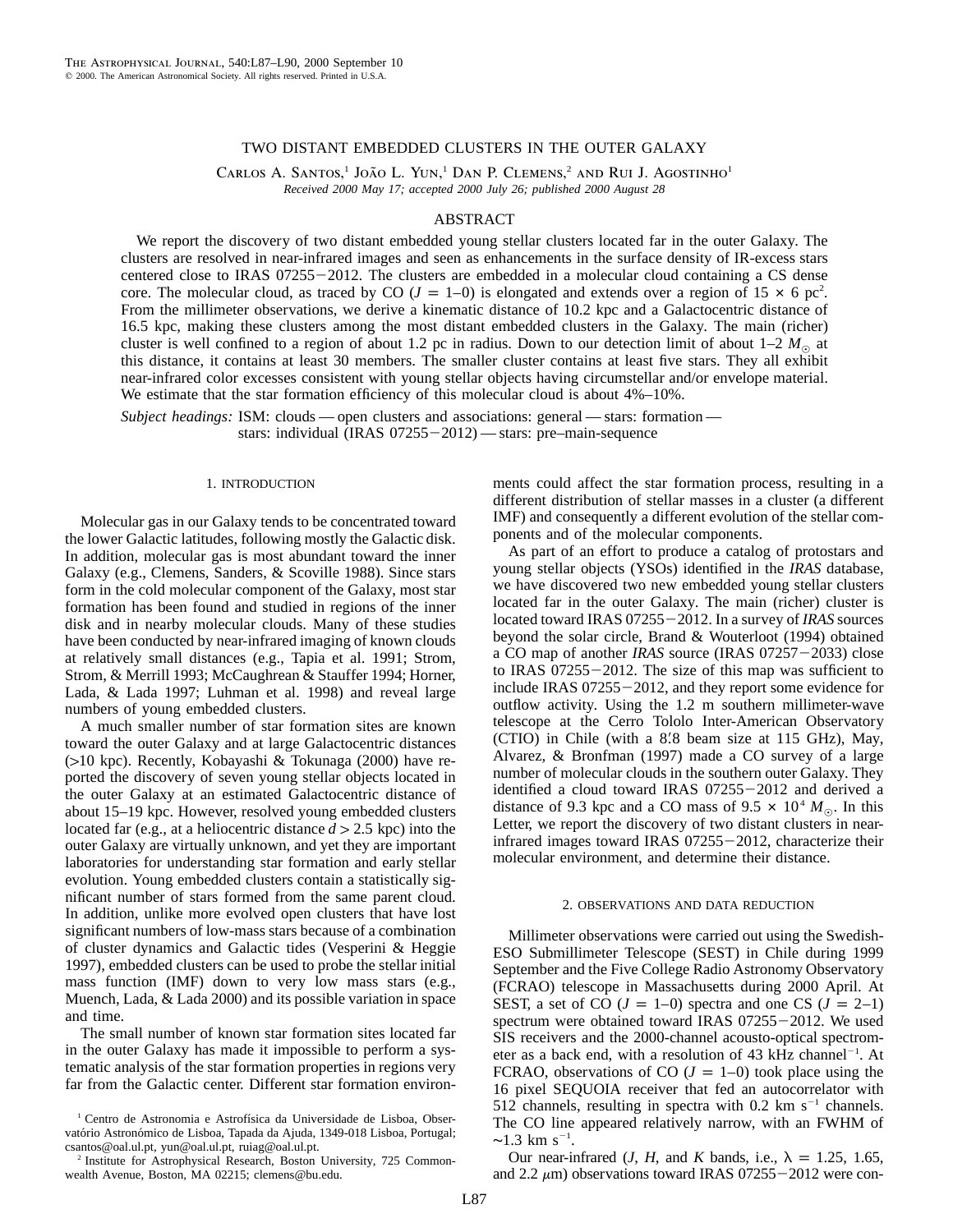ducted during 1999 November using the  $1 \text{ m } YALO<sup>3</sup>$  telescope at CTIO, which is equipped with the ANDICAM (A Novel Double-Imaging CAMera). The ANDICAM near-infrared array contains  $1024 \times 1024$  pixels and was used at a plate scale of 0".21 pixel<sup>-1</sup>, resulting in a field of view of 3.6  $\times$  3.6 arcmin<sup>2</sup> on the sky. We obtained two sets of seven dithered frames (of 30" step size and following a predefined starlike pattern of the ANDICAM). Due to some vignetting in the camera, the total useful area covered was about  $4.5 \times 2.9$  arcmin<sup>2</sup> centered 8<sup>"</sup> west and  $10''$  south of IRAS 07255 $-2012$ . Standard procedures for near-infrared image reduction were applied (e.g., Yun & Clemens 1994), resulting in a final mosaic image for each band. Source extraction and point-spread function photometry were performed on each image using IRAF packages. We found 249 stars present in all *J*-, *H*-, and *K*-band images. We estimate the completeness limit of our images at magnitudes  $J = 16.5$ ,  $H = 16$ , and  $K = 15.5$ . Photometry errors range from about 0.08 mag for the bright stars to 0.15 mag for the fainter ones.

## 3. RESULTS AND DISCUSSION

## 3.1. *Molecular Material and Distance*

In Figure 1, we present the FCRAO CO  $(J = 1-0)$  map of velocity-integrated intensity (*contour lines*) toward IRAS  $07255 - 2012$  superposed on the optical image from the Digitized Sky Survey (*gray scale*). The strongest emission is seen close to the position of the *IRAS* Point Source Catalog object, coincident with the embedded cluster. To the half-intensity contour, the CO map extends about  $5'$  (15 pc) along a direction close to the north-south direction and about  $2'$  (6 pc) along the east-west direction. The geometric mean is about 10 pc, which is quite common in the spectrum of Galactic cloud sizes (Terebey, Fich, & Blitz 1986). Using this CO map and standard conversions of integrated CO intensity to  $H<sub>2</sub>$  column density, we estimate a lower limit for the mass of the cloud of  $3.5 \times$  $10^3$   $M_{\odot}$ , in good agreement with estimates of May et al. (1997). This value compares well with a virial mass of about  $10^3 M_{\odot}$ , indicating that the cloud is virialized and bound.

The inset in Figure 1 presents the SEST CS  $(J = 2-1)$  spectrum obtained toward IRAS  $07255 - 2012$ . The line is relatively strong (Launhardt et al. 1998), confirming the association with a dense molecular core. The molecular gas displays an LSR velocity of 81.5 km  $s^{-1}$ . Assuming a Galactic rotation curve that is essentially flat beyond the solar circle (Clemens 1985) and a Galactocentric distance to the Sun of 8.5 kpc, we derive a kinematic distance of 10.2 kpc to this molecular cloud. This implies a Galactocentric distance of 16.5 kpc. We estimate a distance uncertainty of up to 20% that is due to uncertainties in the rotation curve and to possible streaming motions. Interestingly, at a Galactocentric distance of 16.5 kpc and with Galactic coordinates of (235 $^{\circ}$ , -1.5), this molecular cloud is located within the warp of the outer molecular disk (about 400 pc below the Galactic plane).

Analysis of the Digitized Palomar Sky Survey (DPOSS) optical image of the region toward IRAS  $07255-2012$  (Fig. 1) supports our conclusion that this cloud is at a large distance. Despite the presence of the molecular cloud and its dense core, no optical obscuration is seen toward the region of CO emission. This is because at large Galactocentric distances, there are not many detectable background stars left to be obscured by the cloud. The scarcity of detectable background stars means that



FIG. 1.—Optical image of the region toward IRAS  $07255-2012$  from the Digitized Sky Survey. The velocity-integrated FCRAO CO ( $J = 1-0$ ) intensity map is superposed on the image. The first contour  $(4 \text{ K km s}^{-1})$  represents 4 times the noise in integrated intensity. Subsequent contours are at 8, 12, 16, 20, and 24 K km  $s^{-1}$ . Notice that despite the presence of the molecular gas as indicated by the CO emission, no obscuration is seen in the optical image. This fact effectively sets a lower limit of about 7 kpc for the distance to this molecular cloud. The inset shows the SEST CS  $(J = 2-1)$  spectrum toward IRAS 07255-2012 establishing an association with a dense molecular core. The molecular gas displays an LSR velocity of 81.5 km  $s^{-1}$ .

the dark cloud does not create any contrast in the surface density of stars between the cloud location and the nearby sky.

To the limiting magnitude of  $V = 20$  typical of the DPOSS, we estimate that the obscuration produced by a dark cloud would not be noticeable if the distance to the cloud is larger than about 7 kpc. In order for obscuration to be noticed on optical images, a contrast in the density of background stars between the cloud location (on-cloud) and the nearby sky (offcloud) must be present on the images. For nearby dark clouds, this contrast is large since most background stars (most dwarfs and giants) can be seen off-cloud. As the distance to the cloud increases, background stars are necessarily more distant. A distance is reached beyond which only O and B main-sequence and giant stars can be detected (to a given detection limit). Because the density of O and B main-sequence and giant stars is small, we take this distance as the limit of detectable obscuration by a dark cloud on optical images. We conclude that the absence of noticeable obscuration produced by this cloud on the DPOSS implies a lower distance limit of about 7 kpc. Virtually all the stars seen in the optical image are foreground stars.

## 3.2. *Cluster Surface Density and Membership*

Figure 2 presents the YALO *H*-band image toward IRAS  $07255 - 2012$  covering about  $4.5 \times 2.9$  arcmin<sup>2</sup>. The cross indicates the position of the *IRAS* source. In order to identify the presence of clusters and locate their positions, a contour plot of the stellar surface density was made and is shown in Figure 3. The contour levels are set to show significant enhancements (first contour at 3.5  $\sigma$ ) above the average field star den-

<sup>&</sup>lt;sup>3</sup> Operated by the Yale-AURA-Lisbon-Ohio consortium (Bailyn et al. 1999).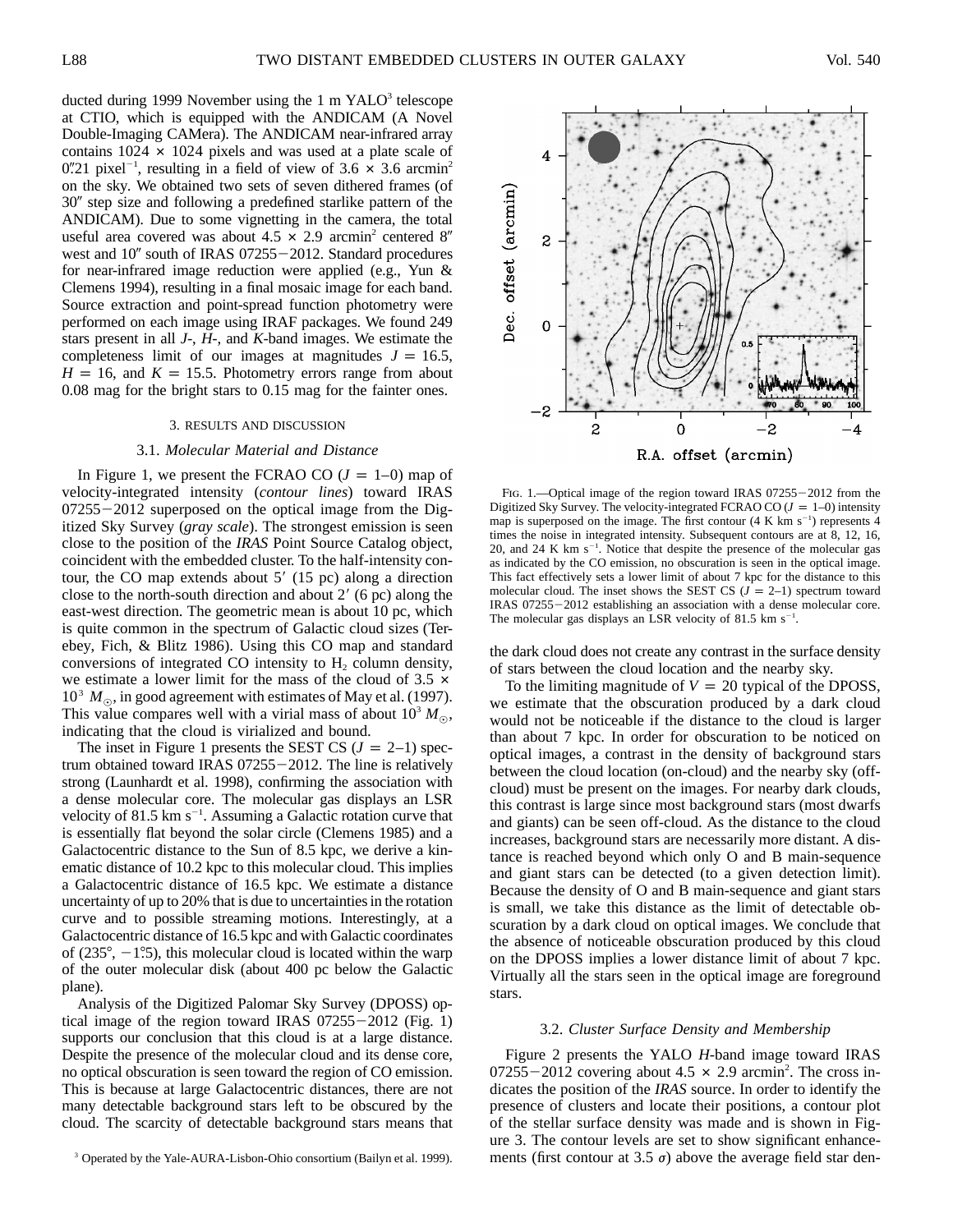

FIG. 2.—*H*-band image toward IRAS 07255-2012 covering about 4.5  $\times$ 2.9 arcmin<sup>2</sup>. The new embedded cluster is located inside the circle of  $24<sup>n</sup>$ radius, near the center of the image where the stellar density is enhanced. The cross indicates the position of the *IRAS* source.

sity. In this figure, we identify a stellar cluster located near the center of the plot. The cluster is circled in Figure 2. The cluster merges with the field for radii beyond about  $24''$  (1.2 pc), which we take as a lower limit to the cluster radius. Down to the *K*-band magnitude limit of 16.4, the mean surface density in this cluster (after subtraction of the average field star density of 1.9 pc<sup> $-2$ </sup>) is 6.7 stars pc<sup> $-2$ </sup>. Within the 24<sup>*''*</sup> radius, the expected number of cluster members is 30 stars, and the expected number of field stars is nine.

Figures  $2$  and  $3$  reveal that about  $1'$  south of the cluster, there is an additional enhancement of the stellar density. Analysis of the near-infrared colors indicates that five of these stars also have infrared-excess emission. Thus, there is an additional small cluster forming in this molecular cloud about 3 pc to the south of the main cluster. Interestingly, the distribution of molecular material revealed by the CO map is also along a northsouth direction and encompasses both clusters.

# 3.3. *Near-Infrared Photometry and Infrared-excess Emission*

Given the location of this molecular cloud far in the outer Galaxy, we expect that there will be very few detectable background stars. Thus, most or all stars seen toward the cloud should be either foreground or embedded stars. We can use the near-infrared color-color diagram of  $(J-H)$  versus  $(H-K)$  to distinguish the two cases.

The near-infrared color-color diagram of  $(J-H)$  versus  $(H-K)$  is shown in Figure 4, where we plot only the stars brighter than  $K = 16.4$  in order to avoid large photometry errors. The filled circles represent the objects located within  $24''$  of the cluster center (inside the circle in Fig. 2). The solid curve is the location of the unreddened main-sequence stars. Two dashed lines parallel to the reddening vector (Koornneef 1983) are superposed. These lines define the reddening band where the main-sequence stars are located if extinguished by dust with standard properties (Rieke & Lebofsky 1985). A large number of sources are located to the right of the reddening band, where objects having infrared-excess emission from circumstellar and/or envelope material are expected to appear (Lada & Adams 1992). Interestingly, for large values of  $(H-K)$ , most points located to the right of the reddening band correspond to sources contained within the 24" circle (*filled circles*). This indicates that most cluster members show infrared ex-



Fig. 3.—Contour plot of the surface density of the cluster. The contour levels are 5.5, 9, 14, and 17.5 stars  $pc^{-2}$ . A main stellar cluster is easily identified and located close to the center. We infer a cluster radius of about  $24$ ". An additional small cluster can be seen about  $1'$  to the south.

cesses similar to YSOs. The points located outside the reddening band and not contained within the 24" circle (*open*) *circles*) appear either in the small (southern) cluster or within a circle of 1' radius of the main cluster center. These latter sources could represent a distributed YSO population in the molecular cloud, as is known to exist in nearby molecular clouds (e.g., Lada 1999). Among the filled circles, there is a clear separation between the group of six stars at the lower left-hand corner [those with  $(H-K) < 0.6$ ] and the group of 27 stars at the top right-hand corner of the diagram [those with  $(H-K) > 0.6$ ]. The six stars in the first group can be seen on the DPOSS image and correspond to the foreground mainsequence and giant stars, essentially unreddened. The second group corresponds to stars showing infrared excesses and thus probably are members of the cluster. This is in good agreement with the number of field stars (nine) and of cluster stars  $(30)$ 



Fig. 4.—Near-infrared color-color diagram of the region toward IRAS  $07255 - 2012$  seen in Fig. 2. The filled circles represent the sources contained in a circle of 24" radius centered at the cluster center (seen in Fig. 2). Most points located to the right of the reddening band are contained within this circle and are likely to be cluster members with infrared-excess emission. The vertical dotted line is located at  $(H-K) = 0.6$  and seems to separate the filled circles lying within the reddening band from those lying outside it.